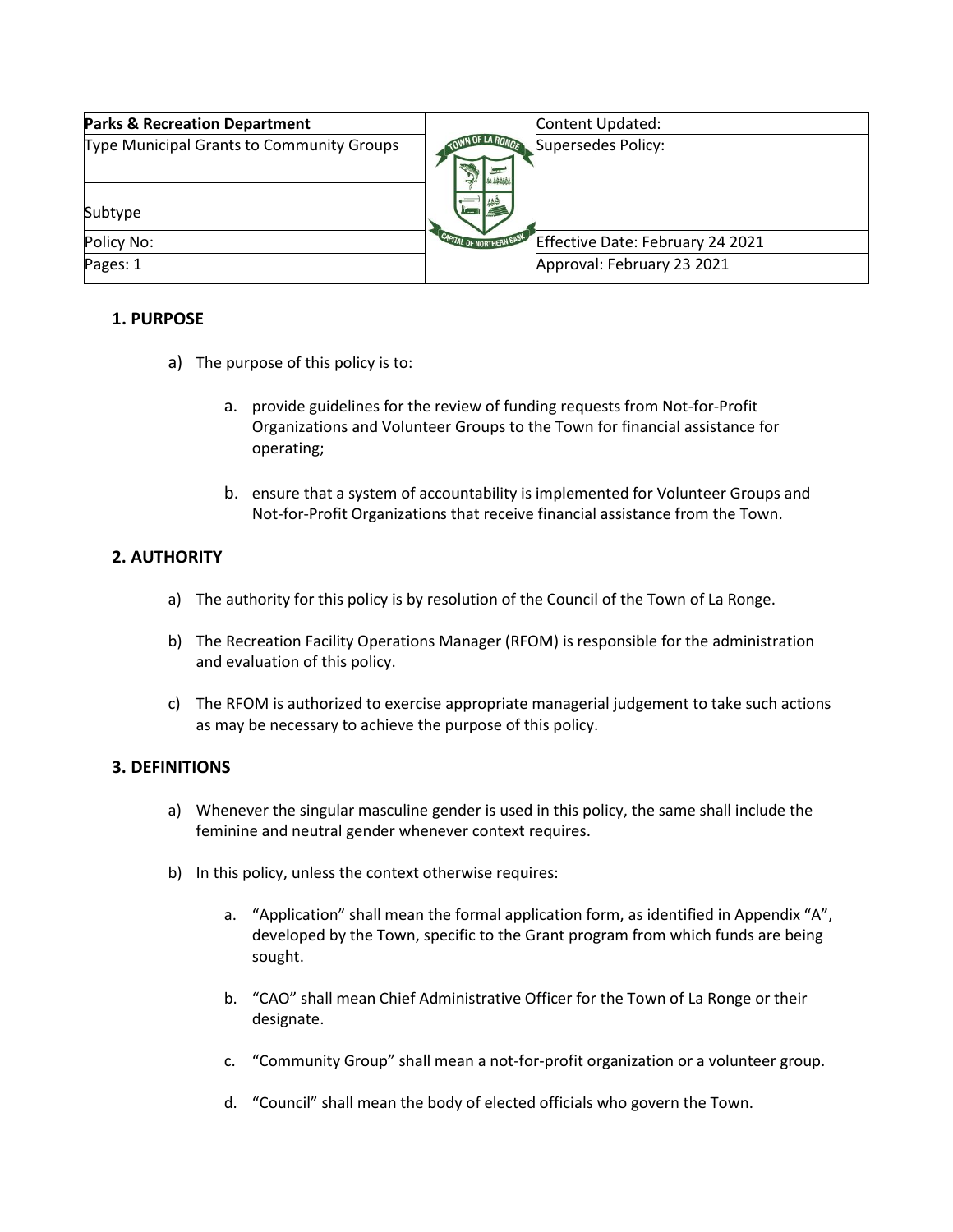- e. "Grant" shall mean an award of financial or in-kind assistance by the Town to an eligible party.
- f. "Not-for-Profit Organizations" shall mean a registered society which exists for educational, athletic, recreational or charitable reasons and from which its shareholders, trustees or board members do not benefit financially.
- g. "RFOM" shall mean Recreation Facility Operations Manager that person responsible for community and recreation services for the Town.
- h. "Town" shall mean the Town of La Ronge.
- i. "Volunteer Group" shall mean a group of individuals with a shared interest who come together to further a mission.

## **4. POLICY**

- a) Eligibility
	- a. Only Not-for-Profit Organizations and Volunteer Groups are eligible for financial assistance under this Policy.
	- b. Not-for-Profit Organizations and Volunteer Group memberships and programs must be open to all residents of the Town. Services, programs and activities must be of benefit primarily to these residents.
	- c. The following are not eligible for financial assistance under this policy:
		- i. Individual persons;
		- ii. Organizations that provide services or programs that are the responsibility of another level of government including, Health, Education, Libraries and Social Services;
		- iii. Organizations that are in arrears of payments with the Town;
		- iv. Organizations with political affiliations;
		- v. Projects that have already been started or completed.
- b) Application Requirements
	- a. The Not-for-Profit Organization or Volunteer Group shall provide:
		- i. A project budget detailing revenues and expenses associated with the project; and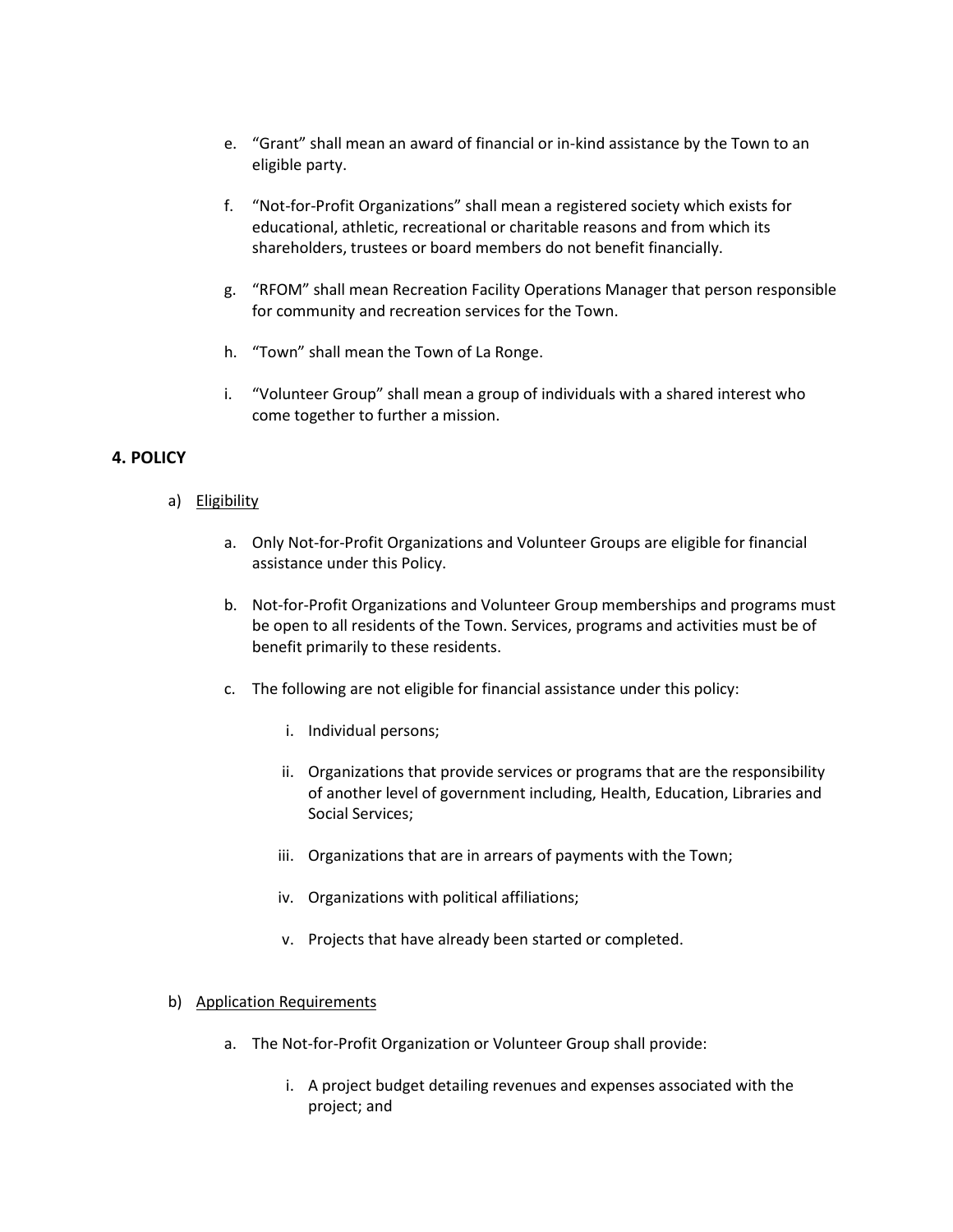- ii. A financial statement and/or current bank statements depicting the financial standing of the organization from the previous year-end and/or the most current bank statement.
- b. The Town prefers to be a "funder of last resort" and as such the applicant should demonstrate support from some other source(s) than municipal government funds (i.e., ticket sales, membership fees, provincial /federal funding, community donations). Unless otherwise indicated by Council, the granting of financial assistance in any year should not be regarded as a commitment by the Town to continue such assistance in future years.
- c. Applications will only be considered if the individual can provide the Town with written proof that the individual has the authority to act on behalf of the Not-for-Profit Organization or Volunteer Group.
- d. Each Not-for-Profit Organization and Volunteer Group may submit one (1): General Operating Application in the fiscal year. All programs, projects and undertakings should be consolidated in the request.
- e. A Not-for-Profit Organization or Volunteer Group receiving financial assistance from the Town should not act in the capacity of a funding body for or make Grants to any other organization or group.
- f. There will be two (2) application and distribution dates each year:
	- i. The first application deadline will be the first Wednesday of March.
	- ii. The second application deadline will be the first Wednesday of October.
- g. The Town shall respond to all applicants within forty (40) days of the Application deadlines.

#### c) Funding Considerations

- a. In general, financial assistance will be considered for the following types of activities:
	- i. To provide partial financial assistance for the implementation of special projects which occur on a nonrecurring basis.
	- ii. To consider subsidized use of facilities for a special purpose on a nonrecurring basis.
	- iii. Council reserves the right to limit any funding allocation for in-kind services such as rental fee waivers.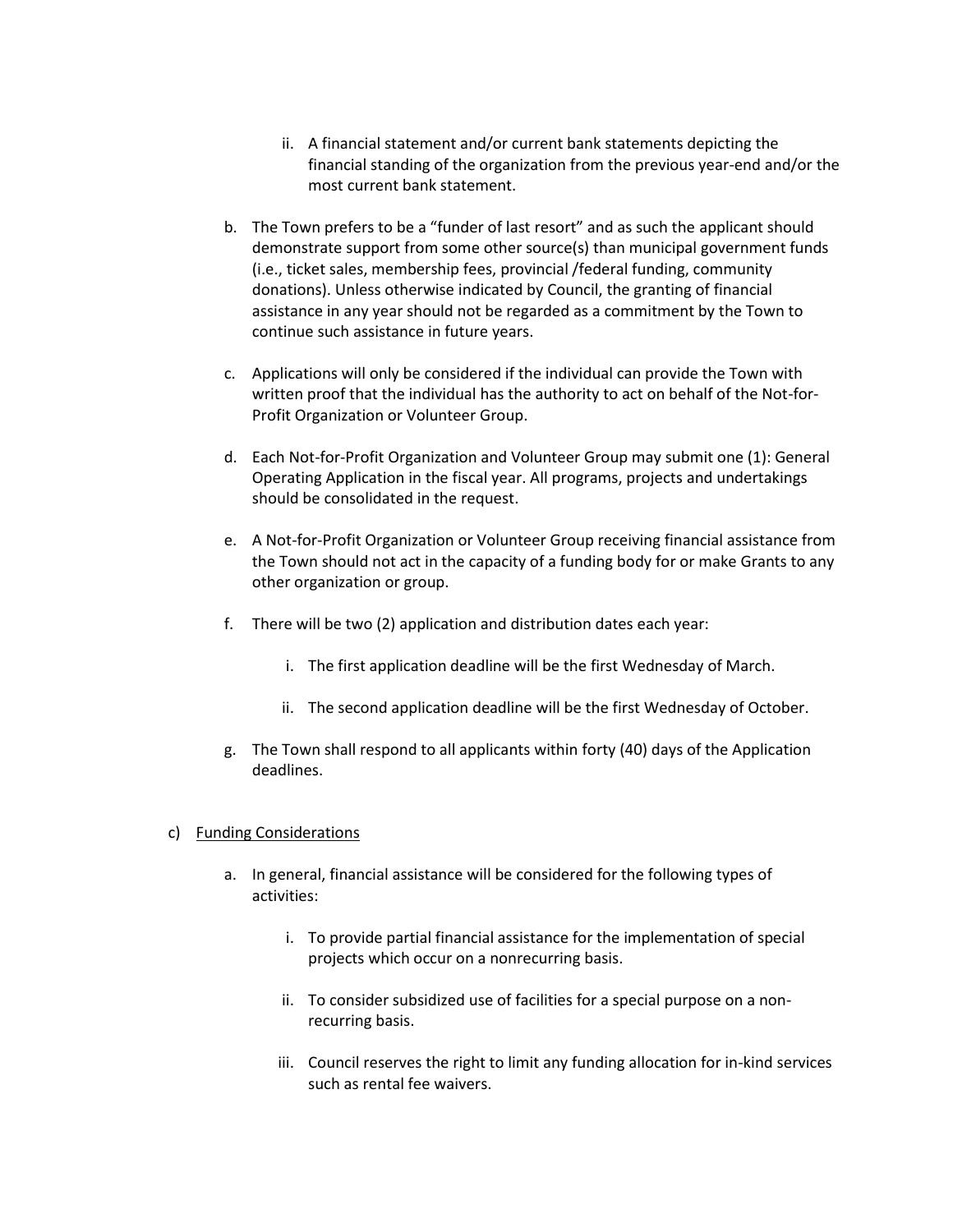- iv. Provision of "in-kind" services such as donation of Town owned equipment (e.g. bobcat, grader) or material (e.g. gravel).
- d) Review Timeline Process
	- a. Applications will be reviewed by the RFOM for completeness, accuracy, and compliance with this policy.
	- b. The grant application is received and will be date stamped and identify who from the Town received the application.
	- c. The RFOM will review all applications to confirm eligibility requirements are met and the application is complete. Applicants may be contacted to provide clarification or further detail on their budget or proposed program.
	- d. Eligible applications will then be forwarded to Council for review and approval.
	- e. Applicants will receive notification of the outcomes of their funding requests within 40 days after the application deadline.

### e) Council Approval

- a. Council shall be the deciding authority for Applications to the Municipal Grants to Community Groups program.
- b. Due to limited funds and/or large volume of applications, not all requests meeting the established criteria will obtain funding.
- c. Applicants will be notified upon Council approving their application.
- d. Upon approval awarded applicants will receive 75% of the grant; upon completion of the follow up the remaining 25% will be awarded.
- f) Municipal Recognition
	- a. Not-for-Profit Organizations and Volunteer Groups receiving financial and/or in-kind Grants shall acknowledge the Town's contribution through all printed material and other promotional means. The Town's logo is available by contacting the Town Office.
- g) Community Group Recognition & Follow Up
	- a. Upon completion of the project and/or use of operating funds for which financial assistance was provided, Not-for-Profit Organizations and Volunteer Groups shall submit a Follow Up Form (see Appendix "B") as well as a before and after photo or brief description of how the funds were used.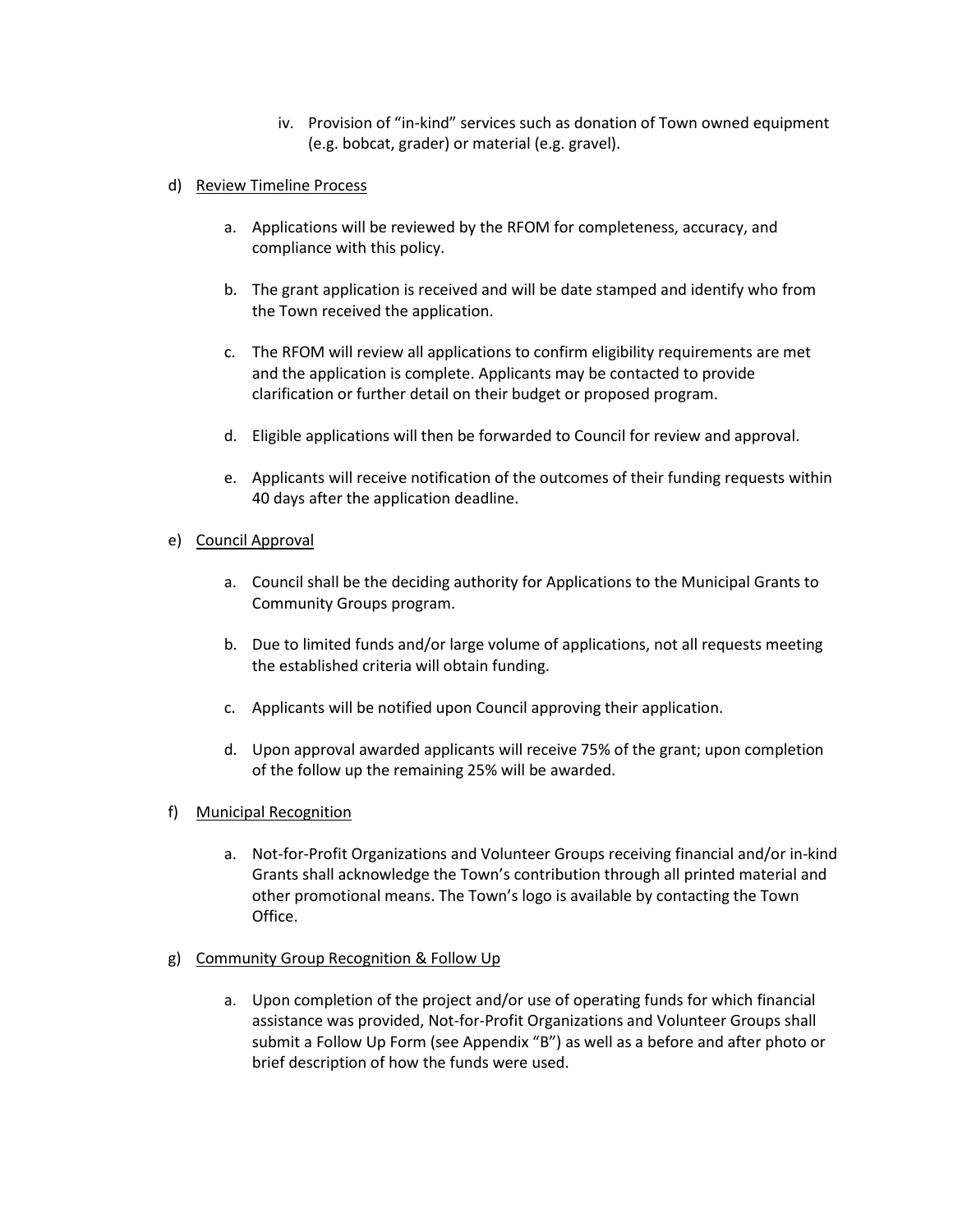b. Before and after photo's, brief descriptions of how funds were used and a cheque presentation with the Mayor and/or Council may be posted on the Town's website, social media, local newspaper, etc. to broadcast the invaluable contributions that Not-for-Profit Organizations and Volunteer Groups have made within the community.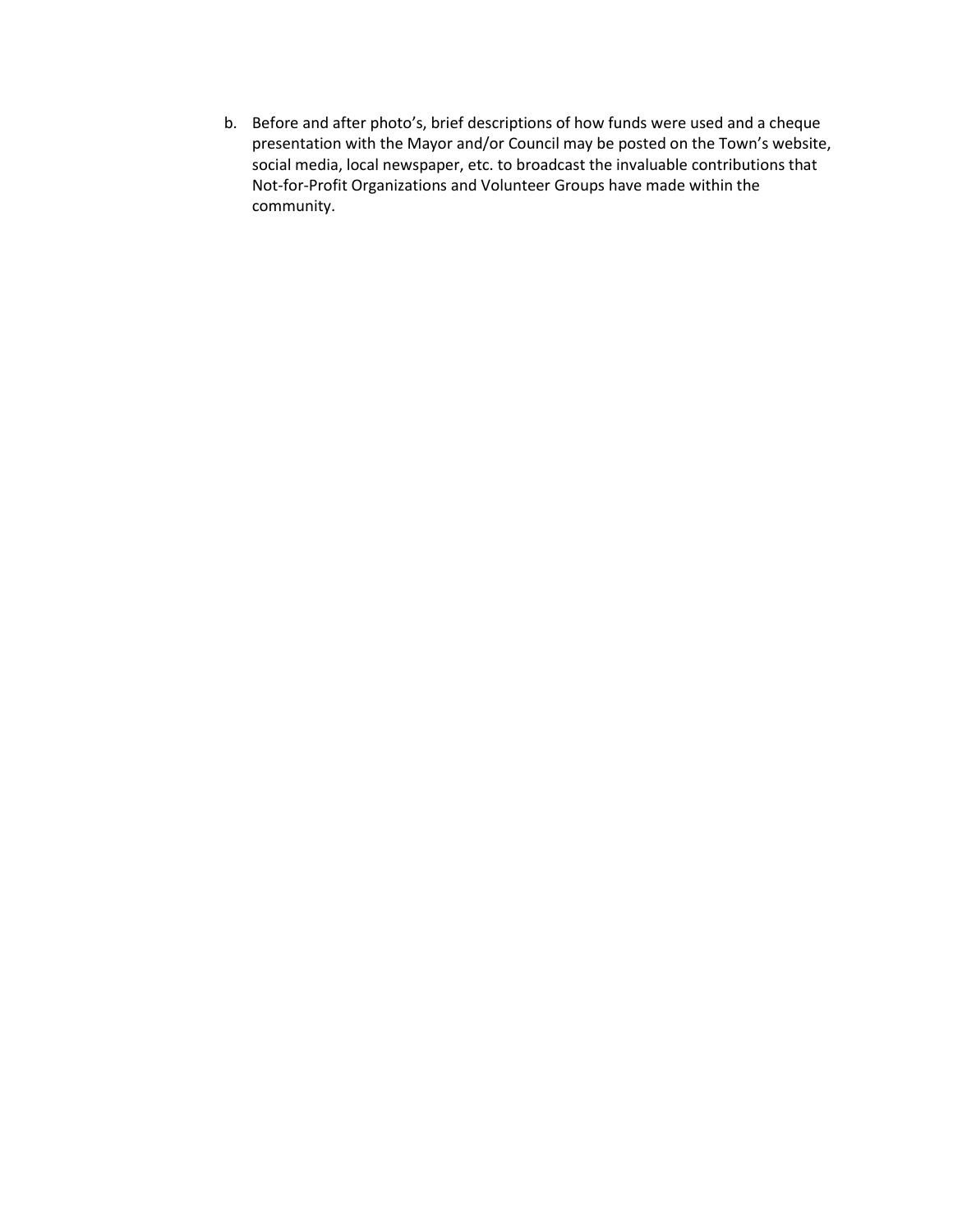

## **Town of La Ronge MUNICIPAL GRANTS to COMMUNITY GROUPS Application for Assistance**

| <b>Name of Organization:</b>  |  |
|-------------------------------|--|
| <b>Primary Contact Name:</b>  |  |
| <b>Mailing Address:</b>       |  |
| <b>Physical Address:</b>      |  |
| <b>Email Address:</b>         |  |
| <b>Phone Number:</b>          |  |
| <b>President/Chairperson:</b> |  |

| <b>Board of Directors:</b> |  |
|----------------------------|--|
|                            |  |
|                            |  |
|                            |  |

Organizations Objectives and Outline of Services and Programs: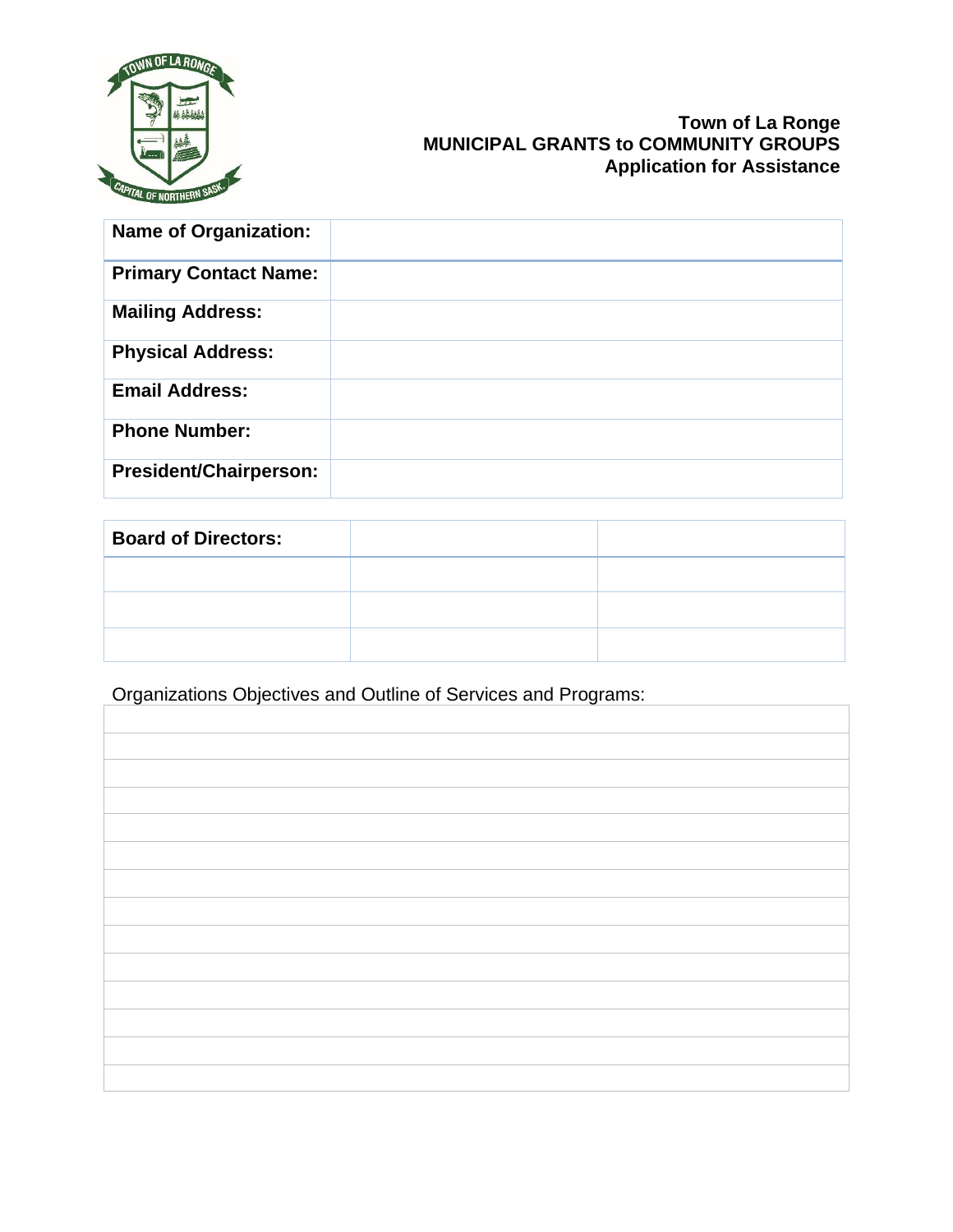Purpose & Function to which Grant funds will be expended:

How will community and/or participants benefit: (please describe the event, program or project and provide adequate documentation demonstrating the need for the proposed service & list 3 benefits the participants will receive from this project)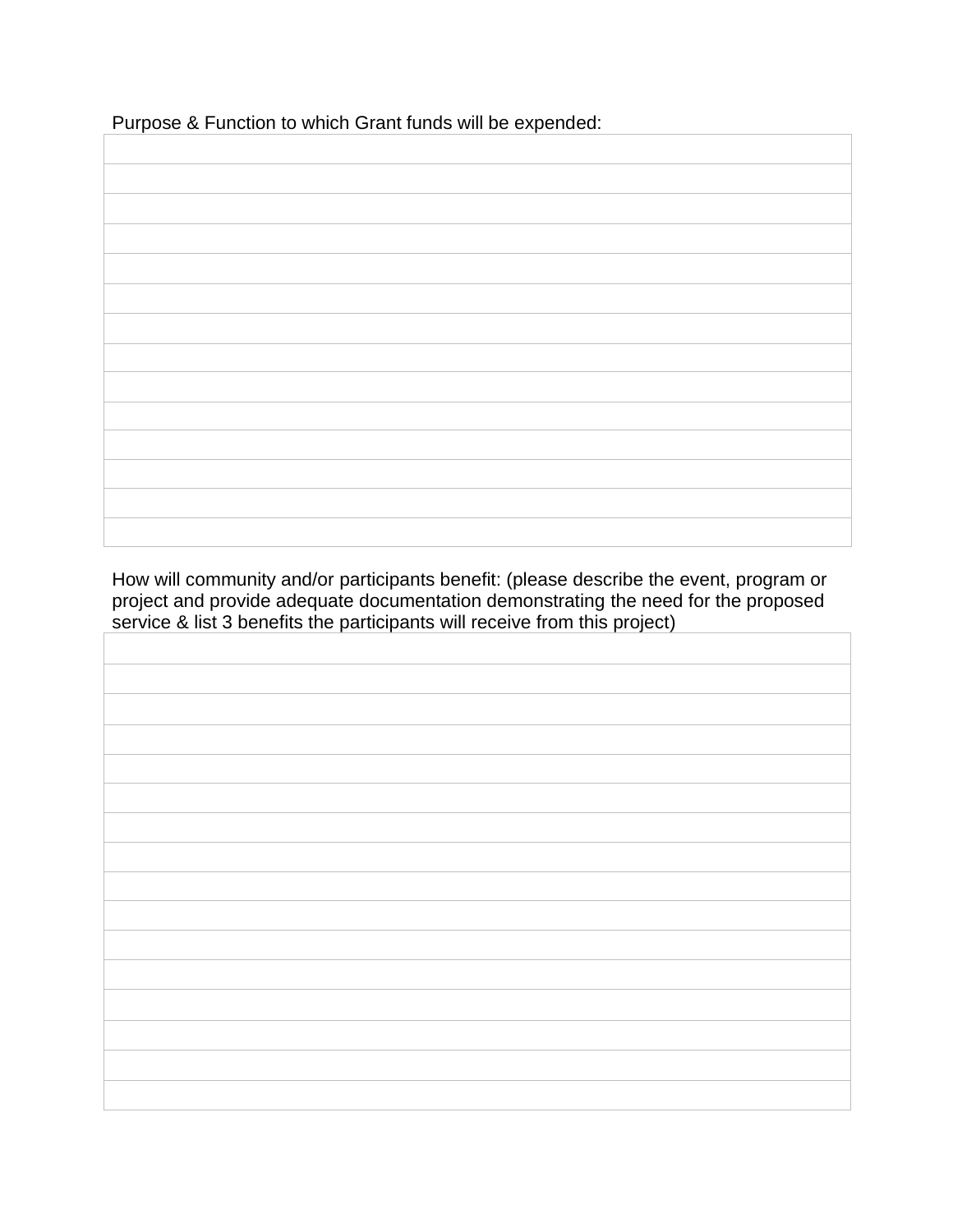| <b>Grant Request</b> |  |
|----------------------|--|
| <b>Amount:</b>       |  |

Is your membership open to all residents of the Town of La Ronge?

| Yes |  | <b>No</b><br>$ -$ |  |
|-----|--|-------------------|--|
|     |  |                   |  |

| <b>Project Start Date:</b>  |  |
|-----------------------------|--|
| <b>Project End Date:</b>    |  |
| Where will the project take |  |
| place?                      |  |

Have you previously received funding under this program?

| Yes |  | N٥ | . .<br>ear |
|-----|--|----|------------|
|     |  |    |            |

Which of the following under-represented population were/are included in your project:

| <b>Seniors</b> | Women                | Indigenous People<br><b>Youth at Risk</b> |  |
|----------------|----------------------|-------------------------------------------|--|
| Persons with a | <b>Single Parent</b> | <b>Economically</b><br>_Other             |  |
| disability     | <b>Families</b>      | disadvantaged                             |  |

What are the ages of the participants? (Please check all that apply)

| $0 - 10$ |  | $11 - 20$ | $21 - 30$ | $31 - 40$ | 41-50 | $50+$ |  |
|----------|--|-----------|-----------|-----------|-------|-------|--|
|----------|--|-----------|-----------|-----------|-------|-------|--|

How many people will participate in your program? **0-10 11-20 21-30 31-40 41-50 50+**

How many volunteers are in your program?

| $11 - 20$<br>$0 - 10$ | $21 - 30$ | $31 - 40$ | 41-50 | $50 +$ |
|-----------------------|-----------|-----------|-------|--------|
|-----------------------|-----------|-----------|-------|--------|

How will you publicly acknowledge the Town of La Ronge as a source of funding?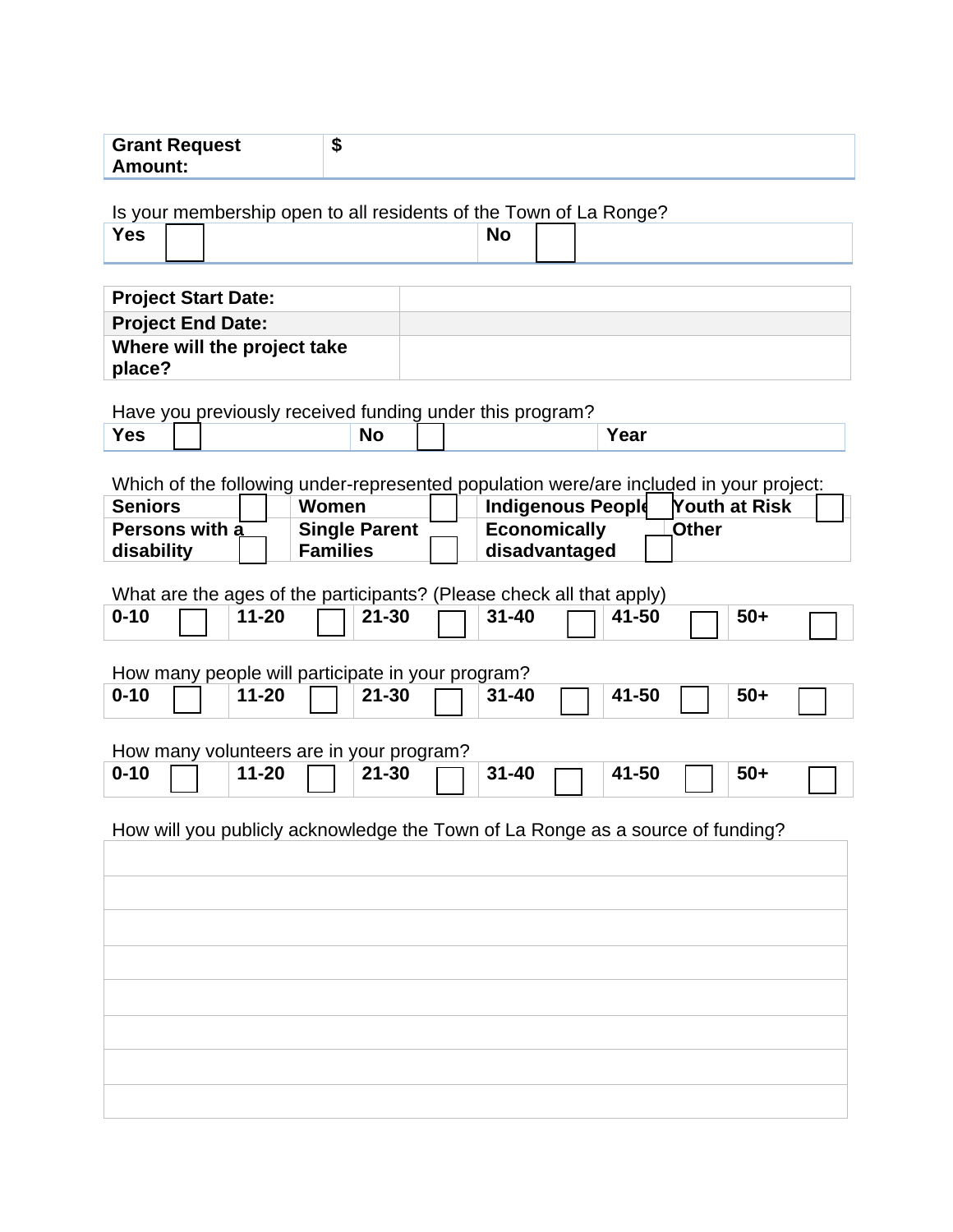# **BUDGET SUMMARY**

Note: This budget summary will be the same used for the follow-up submission.

| <b>REVENUE</b>                                  | <b>Amount</b>             |
|-------------------------------------------------|---------------------------|
| Town of La Ronge Grant Program (Request Amount) | \$                        |
| <b>Participant Fees</b>                         | $\overline{\mathfrak{s}}$ |
| Fundraising (Please list)                       |                           |
| 1.                                              | \$                        |
| 2.                                              | \$                        |
| 3.                                              | $\overline{\mathfrak{s}}$ |
| Donations/Sponsorship (Please list)             |                           |
| 1.                                              | \$                        |
| 2.                                              | \$                        |
| 3.                                              | \$                        |
| In-Kind Contributions (non-cash - please list)  |                           |
| 1.                                              | \$                        |
| 2.                                              | $\overline{\mathbf{S}}$   |
| 3.                                              | $\overline{\mathfrak{s}}$ |
| Other sources (Please list)                     |                           |
| 1.                                              | \$                        |
| 2.                                              | \$                        |
| 3.                                              | \$                        |
| <b>TOTAL REVENUE</b>                            | \$                        |
|                                                 |                           |
| <b>EXPENDITURES</b>                             |                           |
| Travel/Accommodations                           | \$                        |
| <b>Facility Rental</b>                          | \$                        |
| <b>Equipment Rental</b>                         | \$                        |
| <b>Instructor Fees</b>                          | $\overline{\$}$           |
| Material/Supplies                               | \$                        |
| Food/Nutrition                                  | \$                        |
| Other Direct Expenditures (Please list)         |                           |
| $\mathbf 1$ .                                   | \$                        |
| 2.                                              | \$                        |
| 3.                                              | \$                        |
| 4.                                              | \$                        |
| 5.                                              | \$                        |
| 6.                                              | \$                        |
| 7.                                              | \$                        |
| 8.                                              | \$                        |
| <b>TOTAL EXPENDITURES</b>                       | $\mathfrak{L}$            |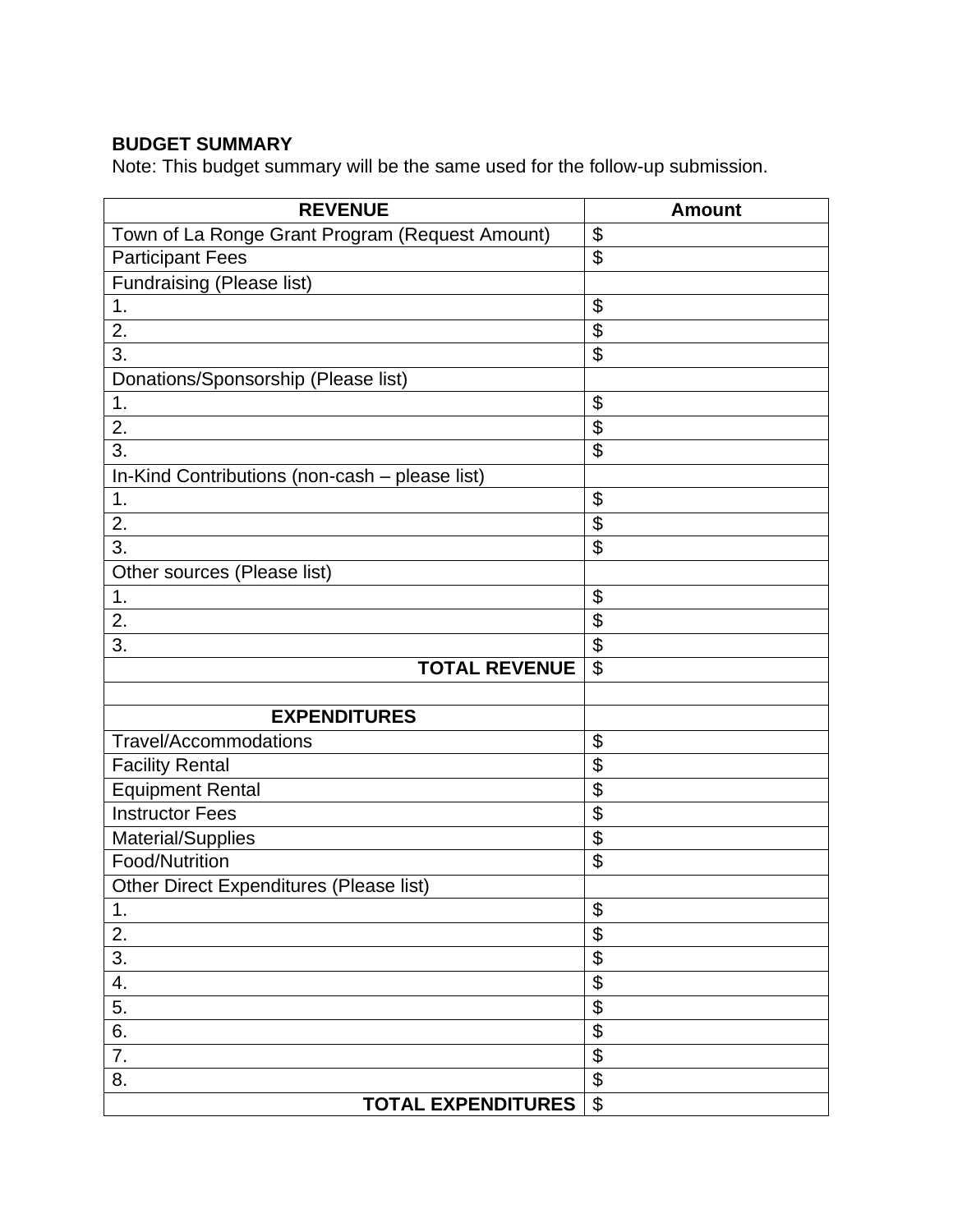Please attached the following documents to your completed application:

- a) A copy of your most recent Income Statement and Balance Sheet
- b) A copy of your detailed budget for current year. (If your report shows a surplus, a statement of intended use of the surplus. If the report shows a deficit, a statement as to how the deficit will be eradicated.)
- c) A brief description of the proposed event, project or program.
- d) Any other information which would assist in the evaluation of your Grant request.

## **INFORMATION CERTIFICATION**

I hereby certify that the information contained in this application is accurate and complete. Which include a completed application form and completed budget summary in detail.



PLEASE SEND COMPLETED APPLICATION TO: Town of La Ronge Box 5680 La Ronge, SK. S0J 1L0 Email – recreation@laronge.ca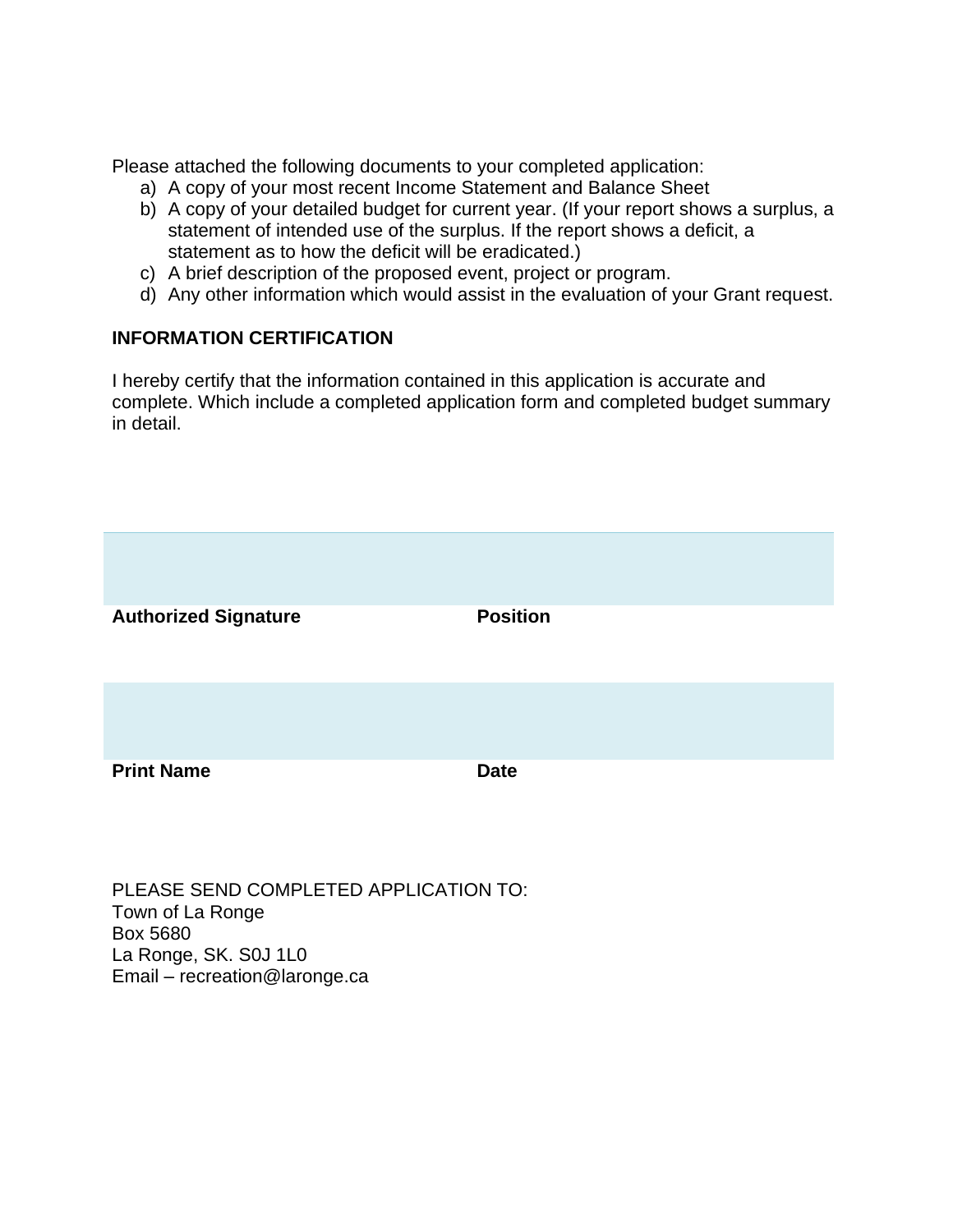

## **Town of La Ronge MUNICIPAL GRANTS to COMMUNITY GROUPS Follow Up Form**

| <b>Name of Organization:</b>    |  |
|---------------------------------|--|
| <b>Primary Contact Name:</b>    |  |
| <b>Mailing Address:</b>         |  |
| <b>Physical Address:</b>        |  |
| <b>Email Address</b>            |  |
| <b>Contact Phone</b><br>Number: |  |
| <b>President/Chairperson:</b>   |  |

| <b>Board of Directors:</b> |  |
|----------------------------|--|
|                            |  |
|                            |  |
|                            |  |

Provide a brief summary on how the program ran: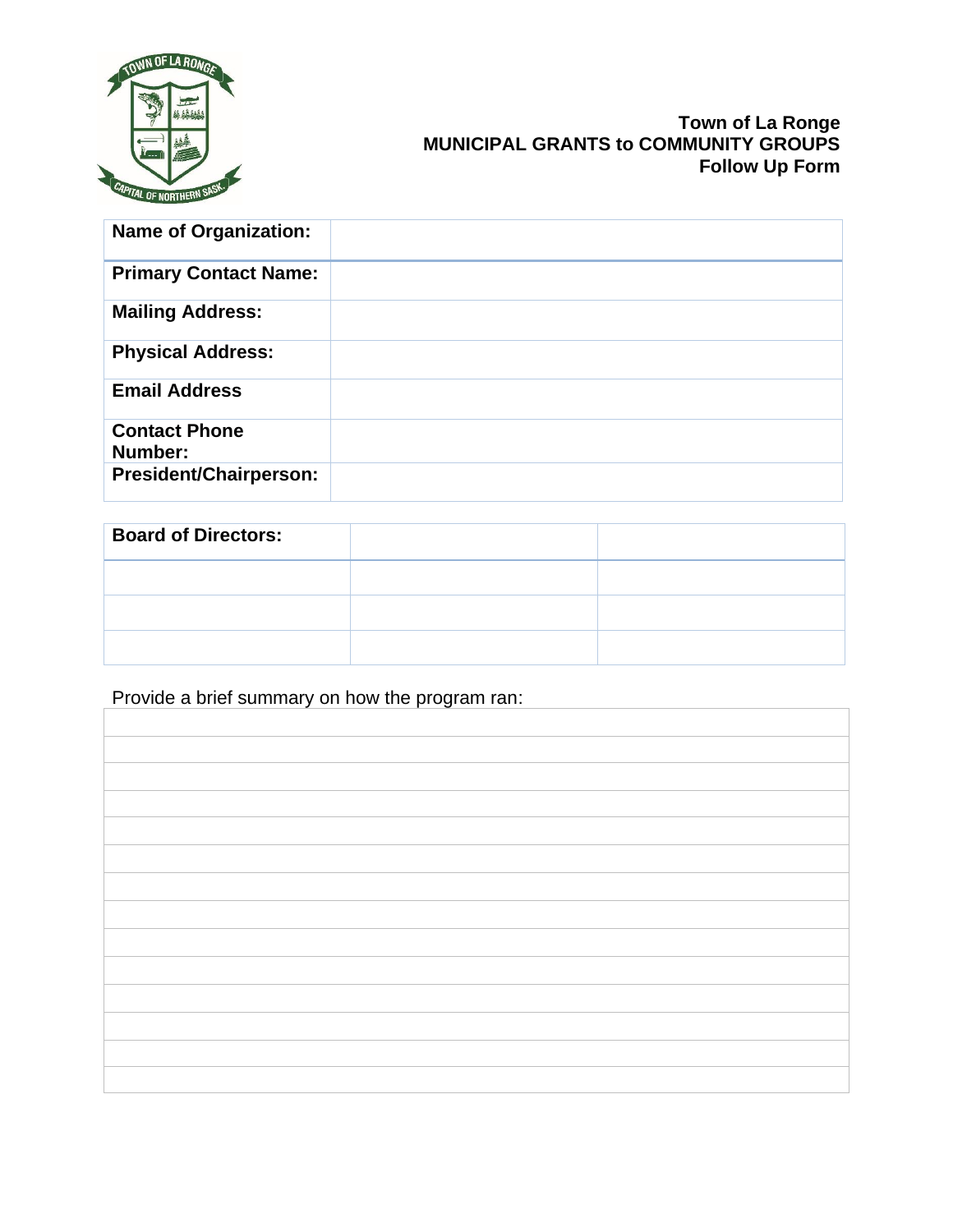What challenges did you encounter? Was the program altered in any way from the application? If so, explain:

How did the community and/or participants benefit?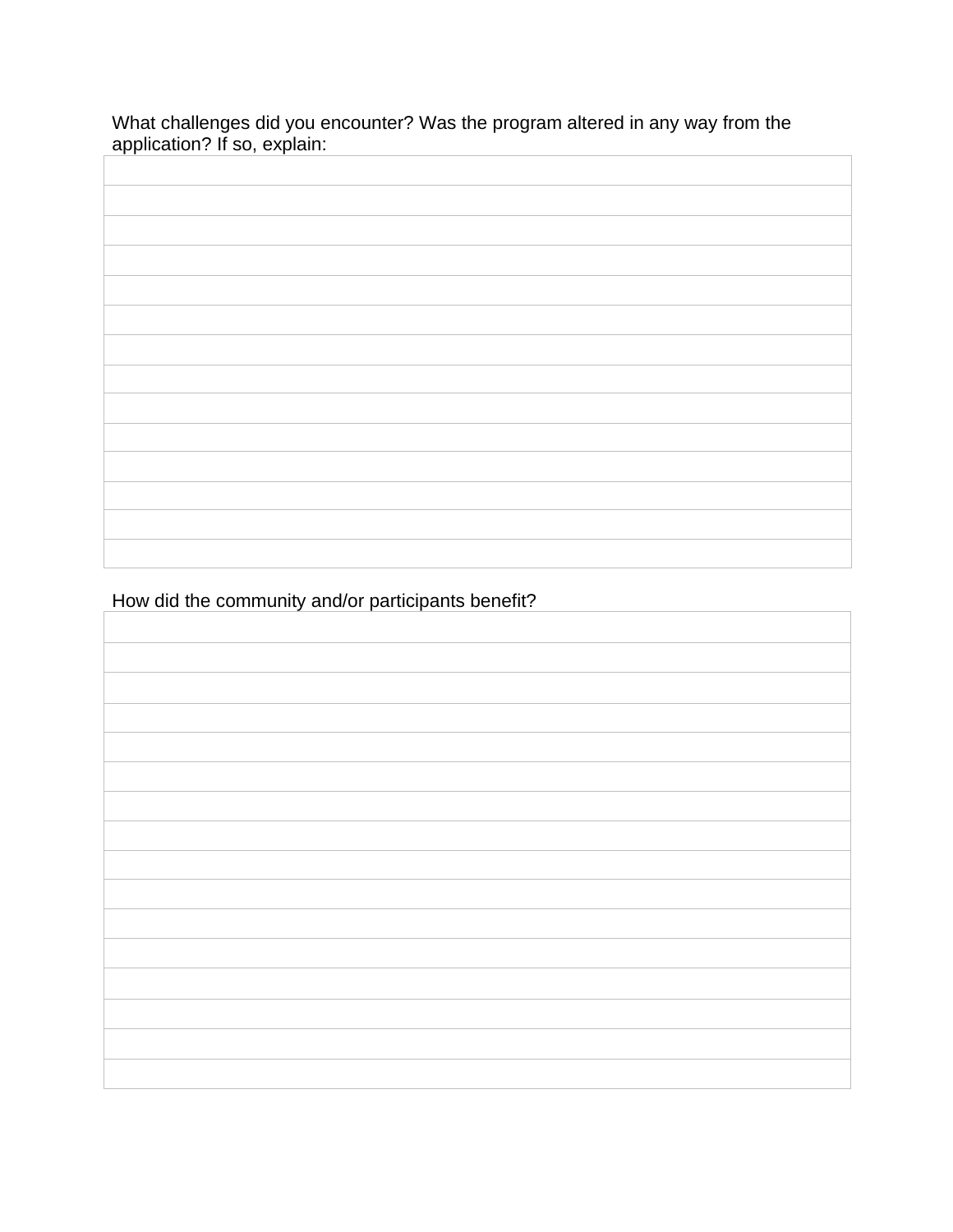| <b>Project Start Date:</b>           |  |
|--------------------------------------|--|
| <b>Project End Date:</b>             |  |
| Where did the project take<br>place? |  |

What were the ages of the participants?

| $0 - 10$ | $-20$ | $21 - 30$ | $31 - 40$ | 41-50 | $50 +$ |
|----------|-------|-----------|-----------|-------|--------|
|----------|-------|-----------|-----------|-------|--------|

# How many people participated in your program?

| $0 - 10$ | $11 - 20$ | $-30$<br>21 | $31 - 40$ | 41-50 | $50 +$ |
|----------|-----------|-------------|-----------|-------|--------|
|----------|-----------|-------------|-----------|-------|--------|

How did you publicly acknowledge the Town of La Ronge as a source of funding?

## Other comments/notes?

| the control of the control of the control of |  |
|----------------------------------------------|--|
|                                              |  |
|                                              |  |
|                                              |  |
|                                              |  |

| <b>Amount Granted:</b> | - 11 |
|------------------------|------|
|                        |      |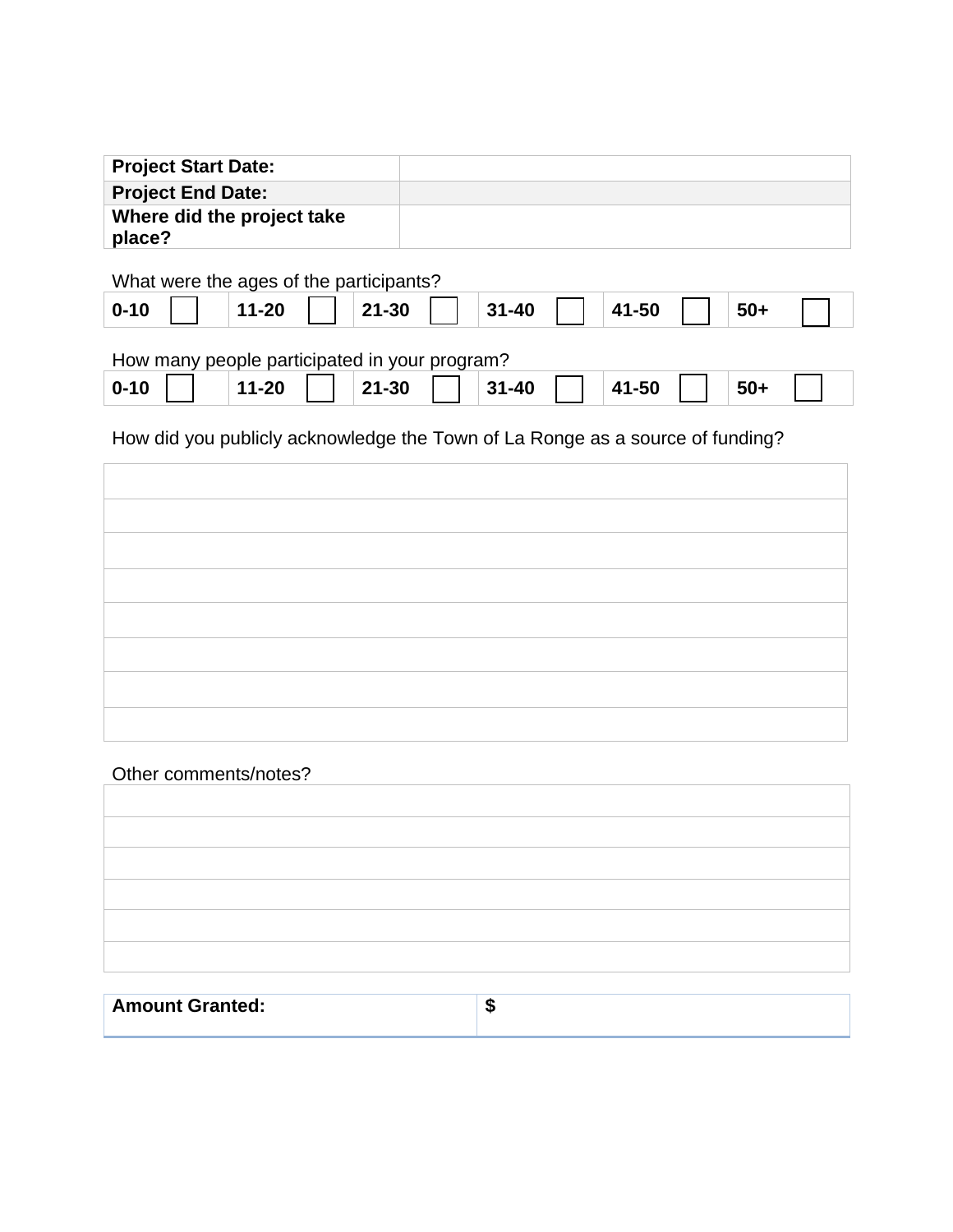# **FINAL PROJECT BUDGET SUMMARY**

Note: You must show total expenses and revenue for the project. Revenue and expenses must be equal. Copies of the actual receipts or an audited financial statement must be included.

| <b>REVENUE</b>                                 | <b>Amount</b>             |
|------------------------------------------------|---------------------------|
| Town of La Ronge Grant Program                 | \$                        |
| <b>Participant Fees</b>                        | $\overline{\mathfrak{s}}$ |
| Fundraising (Please list)                      |                           |
| 1.                                             | \$                        |
| 2.                                             | \$                        |
| 3.                                             | $\overline{\mathfrak{s}}$ |
| Donations/Sponsorship (Please list)            |                           |
| $\mathbf 1$ .                                  | \$                        |
| 2.                                             | \$                        |
| $\overline{3}$ .                               | $\overline{\$}$           |
| In-Kind Contributions (non-cash - please list) |                           |
| 1.                                             | \$                        |
| 2.                                             | $\overline{\mathbf{S}}$   |
| 3.                                             | $\overline{\mathfrak{s}}$ |
| Other sources (Please list)                    |                           |
| 1.                                             | \$                        |
| 2.                                             | $\overline{\mathfrak{s}}$ |
| <b>TOTAL REVENUE</b>                           | \$                        |
|                                                |                           |
| <b>EXPENDITURES</b>                            |                           |
| <b>Travel/Accommodations</b>                   | \$                        |
| <b>Facility Rental</b>                         | \$                        |
| <b>Equipment Rental</b>                        | \$                        |
| <b>Instructor Fees</b>                         | \$                        |
| Material/Supplies                              | \$                        |
| Food/Nutrition                                 | $\overline{\mathfrak{s}}$ |
| Other Direct Expenditures (Please list)        |                           |
| 1.                                             | \$                        |
| 2.                                             | \$                        |
| $\overline{3}$ .                               | \$                        |
| 4.                                             | \$                        |
| 5.                                             | \$                        |
| 6.                                             | \$                        |
| <b>TOTAL EXPENDITURES</b>                      | $\overline{\mathfrak{s}}$ |

**Note**: Any unused funding dollars must be returned to the Town of La Ronge.